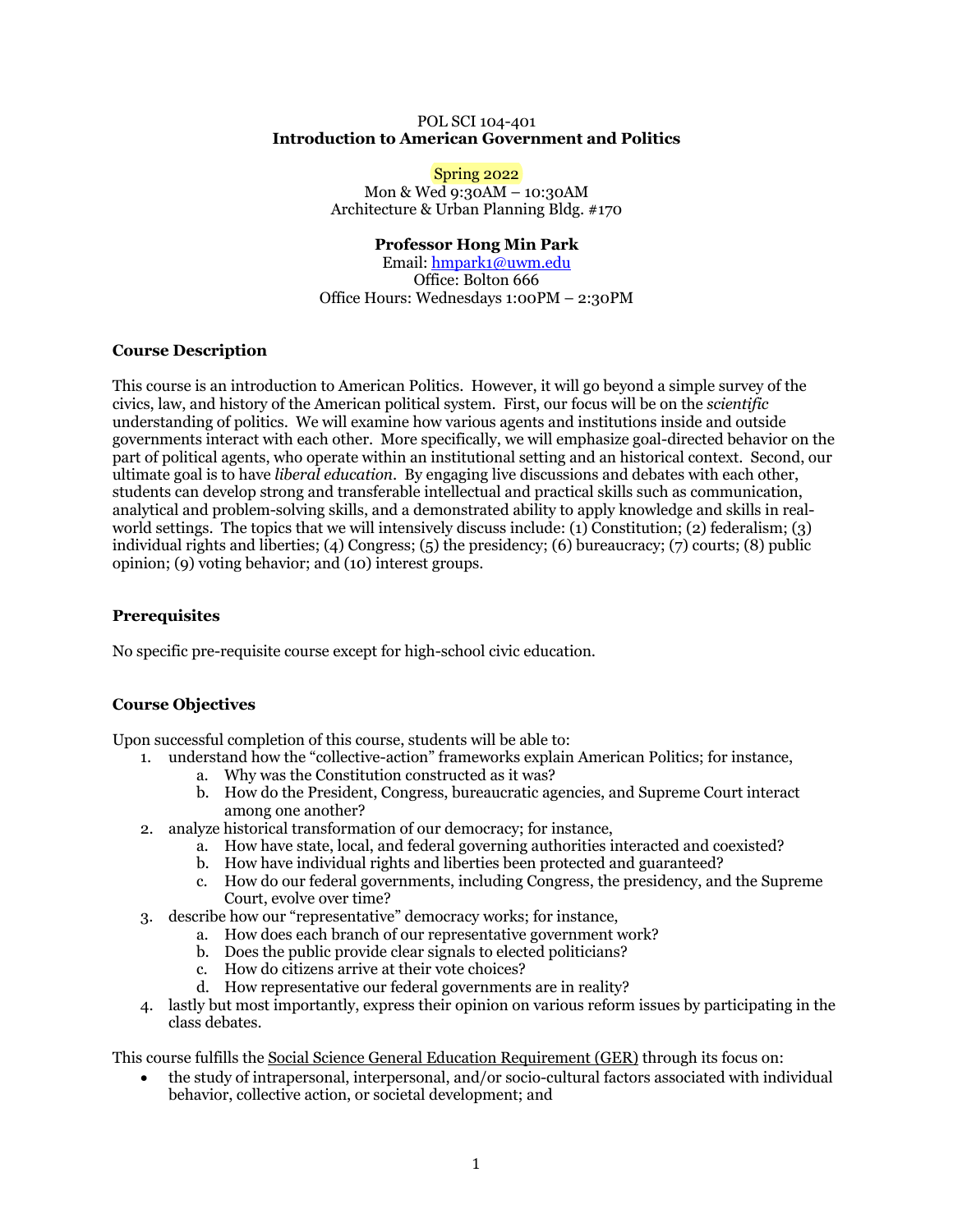• the study of human collectivities, organizations, institutions, and cultures, their infrastructures, and interrelationships.

This 3-credit course meets for 2 hours of lecture and 1 hour of discussion section per week during the semester. Students are expected to set aside a minimum of 6 hours each week studying the material and working on assignments to achieve the learning goals of the course.

# **Required Texts and Materials**

A *required* textbook is available at the UWM bookstore:

• Richard J. Ellis and Michael Nelson. 2021. *Debating Reform: Conflicting Perspectives on How to Fix the American Political System.* 4<sup>th</sup> edition. CO Press.

And, *strongly recommended* textbook is also available via E-book:

• Theodore J. Lowi, Benjamin Ginsberg, Kenneth A. Shepsle and Stephen Ansolabehere. 2020. *American Government: Power and Purpose*. 16th edition. W.W. Norton (earlier editions are also okay). https://wwnorton.com/books/9780393538946

This course will have a site on the **Canvas** system (https://uwm.edu/canvas/). The site will be used to share course materials including, but not limited to, lecture notes (with blanks)—*make sure that you print them in advance and bring them to the class.* While no special computer skills are required, students can get technical help via UWM Help Desk (414-229-4040, help@uwm.edu).

In addition, it is strongly recommended that students regularly read national as well as local newspapers. *New York Times* and *Washington Post* are two excellent sources of news on politics and government.

## **Course Requirements and Grading**

The final course grade will be based upon five parts:

- 1) **Online Quiz** (20%): There are 12 regular quizzes that aim to help understanding of the course materials. Students can choose to discard 2 worst-performed quizzes. As such, each quiz is worth 2% of the final course grade.
- 2) **Midterm Exam** (25%): The exam will be taken in class on *March 16th, Wednesday, at 9:30AM*. It will consist of multiple-choice, T/F, "definition," and some short-answer questions.
- 3) **Final Exam** (25%): The exam will be taken in class during the university-wide final exam period (*May 16th, Monday, at 10:00AM*). It will be cumulative, and consist of multiple-choice, T/F, "definition," and some short-answer questions.
- 4) **Public Debates** (30%): Graduate Teaching Assistant will run **Discussion Sections** (DIS 601- 605). Students will debate with each other on a given topic from the required textbook. This portion of grade is determined primarily by GTA, with advice of Professor Park.
- 5) **Class Attendance**: In normal times, class attendance would be critically important for an introductory class. However, due to Covid-19, I will be flexible on this. As such, class attendance will be considered to be bonus up to 5%.

Students who take this course under the Pass/Fail option must receive a grade of C or better in order to obtain a Pass on their final grade. A final grade of "incomplete" will only be given under exceptional circumstances and is solely at the discretion of Professor Park.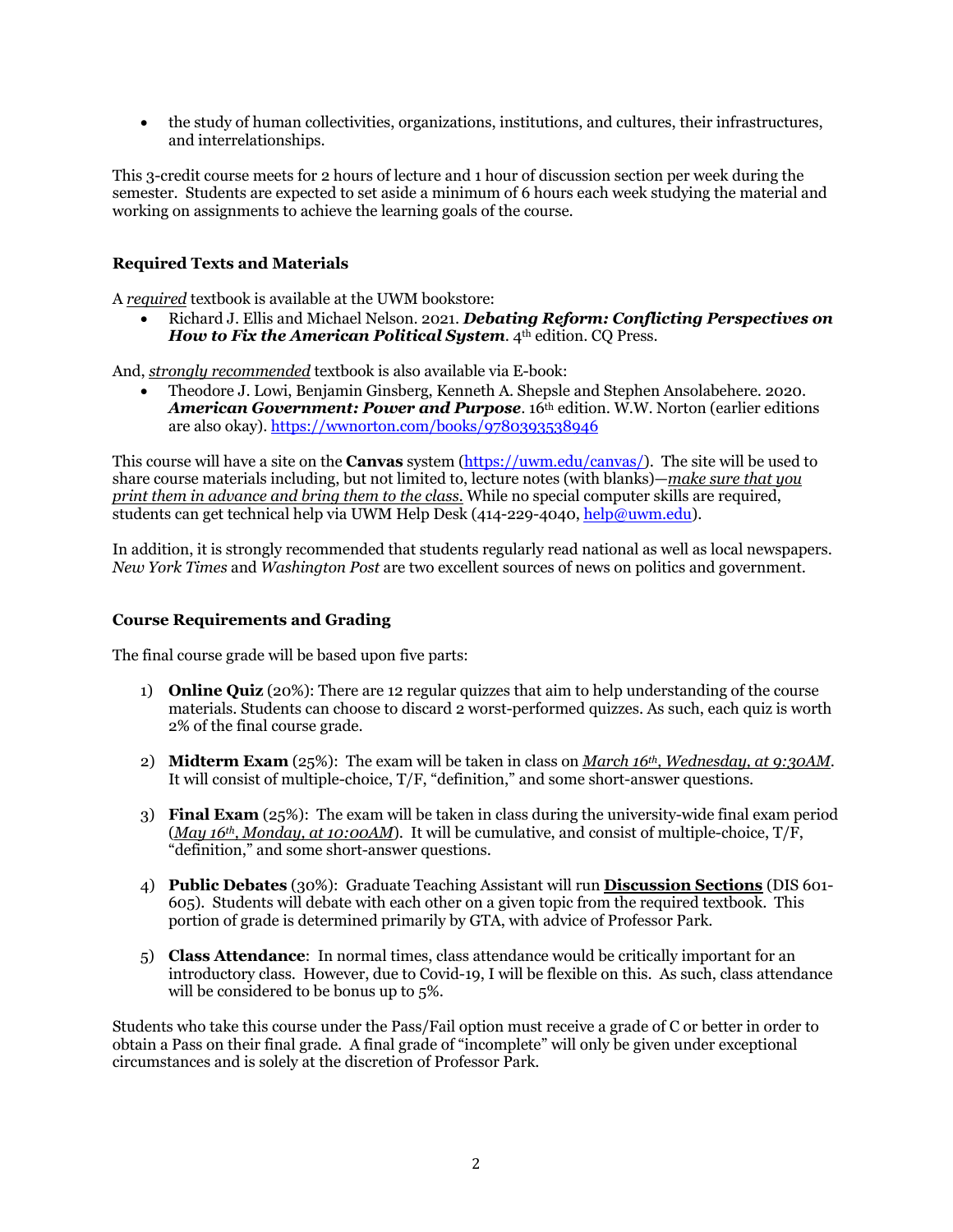As a general rule, make-ups for exams will not be given. Students who miss exams because of scheduled activities of an official University student organization, a religious holiday, or a verifiable illness should contact Professor Park *in advance* of missing an exam so that alternative arrangements can be made.

If there is a dispute regarding a grade, re-grading is possible under two conditions:

- We will have a "cooling" period of at least TWO business days. Any complaints or disputes will NOT be considered in this period.
- Then, all complaints must be *typed* and must clearly express specific concerns. These written statements must be accompanied by citations of support from course materials, i.e. readings, textbooks, and/or lecture notes, in order to ensure accuracy.

# **Classroom Policies**

All students are expected to behave professionally in this class. Professor Park is intolerant of disruptive behavior in the classroom, including talking during lectures, reading newspapers, and especially the ringing of cell phones or pagers. Laptops may be used to take notes in class, but not for playing games, checking emails, or surfing the internet. Students engaging in disruptive behavior will be asked to leave the classroom in order to preserve the learning environment for other students. Class discussions are expected to be civil, rational, and respectful of others' opinions. Please do not intimidate, patronize, or ridicule anyone else during the course of classroom activities.

No form of academic dishonesty will be tolerated. UWM has detailed its policies on academic integrity (https://uwm.edu/deanofstudents/conduct/academic-misconduct/). You should acquaint yourself with policies concerning cheating, fabrication, plagiarism, and academic interference. Any submission of work in this course constitutes a certificate that the work complies with university policies on academic integrity.

Any student with disabilities of any kind (e.g. physical, learning, psychiatric, systemic, vision, hearing, etc.) who needs to arrange reasonable accommodations should contact Professor Park and the Accessibility Resource Center (https://uwm.edu/arc/, Mitchell 112, archelp@uwm.edu, 414-229-6287) at the beginning of the course.

In addition, students can refer to https://uwm.edu/secu/syllabus-links/ for more detailed information on university-wide policies.

### **Instructor Availability**

If students would like to meet with Professor Park, feel free to utilize the office hours (Bolton 666, Wednesdays 1:00pm-2:30pm). If you are unable to attend office hours, contact me via email to arrange an appointment. In addition, due to Covid-19, virtual meeting is also available via Teams or Zoom.

**Email** is a convenient way to continue contact between professor and students outside of class. Students should take advantage of this opportunity but should also do so in a professional manner. Please refer to the document, *Email Etiquette* (uploaded to Canvas and distributed manually on the first meeting), to understand how to write a professional email.

### **Covid-19 Statement**

Professor Park understands that Covid-19 can affect people in various ways. We can protect ourselves only when we follow appropriate procedures recommended by specialists—let's make sure that we are all familiar with essential information on Covid-19 (for example, https://www.cdc.gov/coronavirus/2019ncov/index.html). In addition, UWM closely monitors Covid-19 situations around the campus, so students should also regularly check https://uwm.edu/coronavirus/students/.